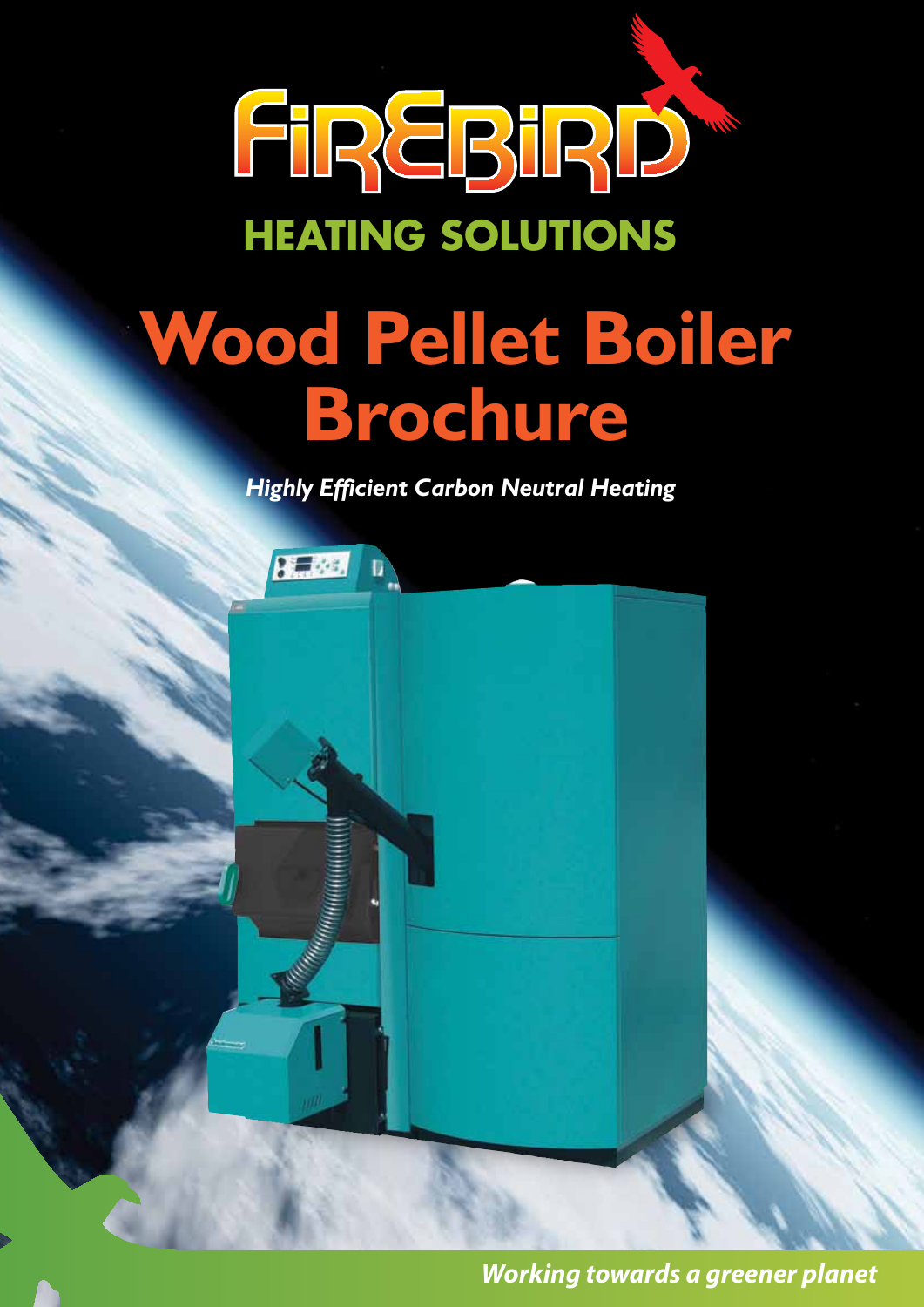

The Firebird wood pellet boiler represents the very latest in carbon neutral heating, for use in domestic and light commercial applications. This wood pellet boiler is highly efficient, robustly built, user friendly in operation and easy to service.

The Firebird wood pellet boiler is comprised of five key elements:

- pellet storage tank;
- auger feed screw;
- pellet burner;
- digital controller;
- boiler shell.

Pellets are drawn from the storage tank up through the motorised auger screw, where they slide down a tube onto a metal grate in the burner. An electric heater inside the burner ignites the pellets on start up. A fan regulates the supply of air into the burner to ensure correct combustion at all times during the boiler operation.

Once the flame has been established, more pellets are fed into the burner. The pellet feed rate is regulated by the controller, depending on the boiler temperature and heating system load.

The boiler includes a sizable water jacket to ensure an even distribution of heat.

### **FEATURES**

#### High Efficiency

Firebird wood pellet boilers have efficiencies in the high 80's due to their highly efficient operation and well insulated boiler shell. The large chamber design ensures that the boiler does not clog up with ash.

#### Cost Effective

There are many local pellet suppliers, so pricing is competitive and delivery times are short. Furthermore, in many countries, Government grants or subsidies are available to cover some of the capital investment in biomass heating.

#### Robust Design

As with any Firebird product, quality is an integral part of the design. The boiler shell is made from a high grade steel and comes with a five year warranty. The burner fan is the only moving part and with the correct maintenance and service, the Firebird wood pellet boiler will give many years of trouble free operation.

#### Heating Comfort

The wood pellet boiler is fully automatic in its operation. On start up, an electric heater ignites the pellets and the digital controller manages the entire operation. Pellets are fed into the burner in small amounts to ensure an even flame. The boiler is fully modulating in that the feed rate of pellets is varied, depending on the boiler temperature and heating demand.

#### Carbon Neutral

Wood pellets are a carbon neutral form of heating as the  $CO_2$  emitted during combustion is balanced out by the  $CO_2$ absorbed by trees during their growth. As pellets can now be sourced locally, the carbon footprint of the fuel supply chain and our dependence on imported fuels is reduced.

#### Ease of Cleaning

All biomass boilers regardless of make, must be cleaned regularly to ensure efficient and safe operation. Cleaning only takes a few minutes and should be done once a week during peak heating demands. The wood pellet boiler has easy access to all maintenance points and is supplied with a set of cleaning tools and brushes. The burner is on a hinged door and can be opened by hand. The burner grate, which should be cleaned weekly, is fully retractable.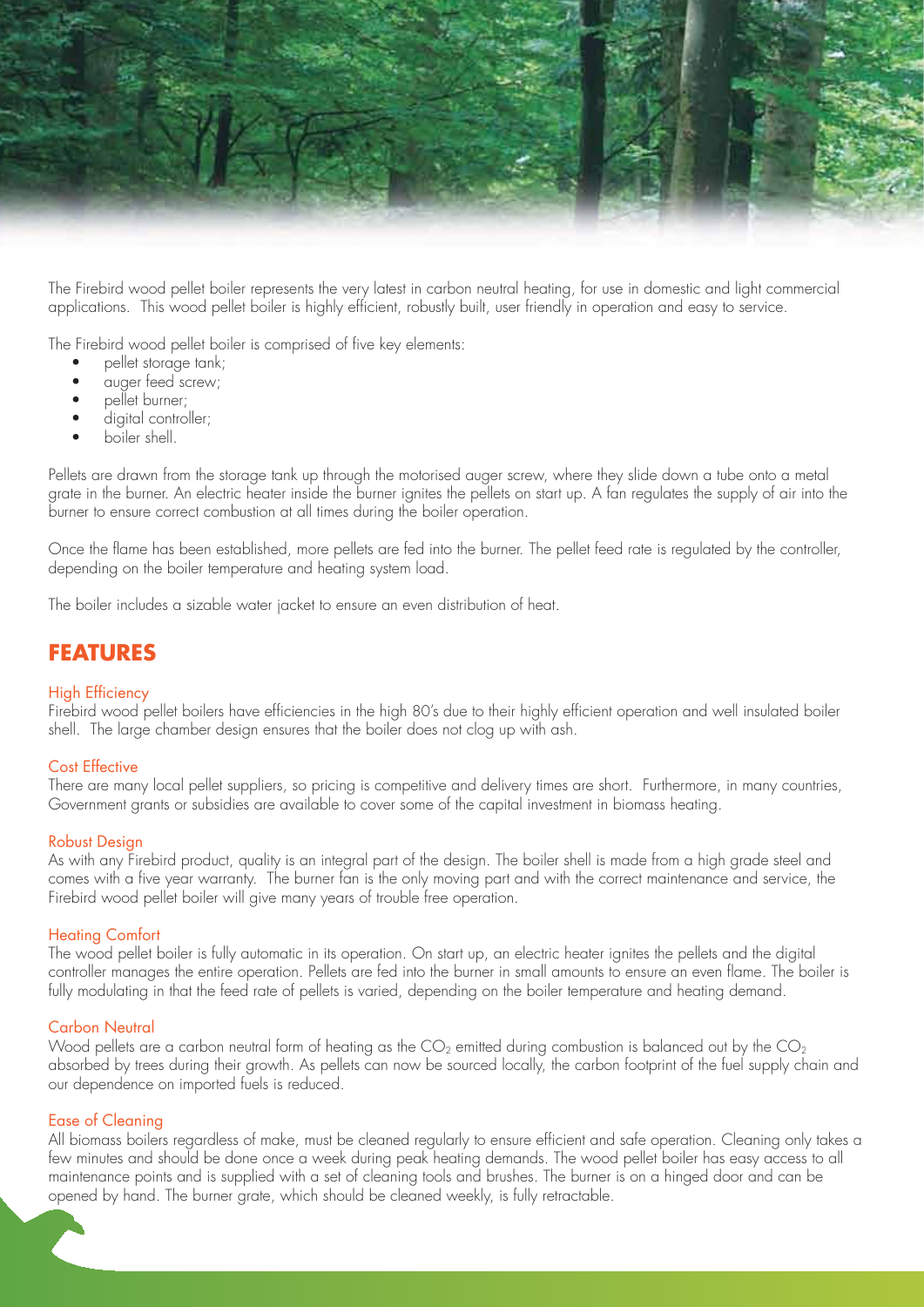



# **SYSTEM COMPONENTS**

#### Storage Tank & Auger Feed Screw

A metal-cased storage tank holds over 350 litres of pellets which are drawn from the bottom of the tank by a motorised auger feed screw. The tank can be located at the right or left hand side of the boiler.

### Tank dimensions:

- Height 1545mm
- Depth 730mm
- Width 625mm

#### Burner

At the heart of the Firebird wood pellet boiler is the uniquely designed burner. The special design of the combustion chamber enables a high quality of air mixing, which results in a highly efficient burning process. Flame development is monitored by a photocell. The burner also includes a number of safety features, including a pressure switch that monitors the combustion chamber pressure and powers down the boiler if an unsafe pressure is detected due to a blocked flue or other impediment. A thermal safety device is fitted on the pellet feed tube and will switch the boiler off in the unlikely case of pellet burn-back.

#### **Controller**

The digital controller, located at the top of the boiler, has been designed to be user friendly. The main boiler functions can be controlled from here and key system parameters entered. The LCD screen shows key system data such as the operation mode, time and boiler temperature. Central heating and hot water can be controlled separately by the user and the controller also comes with a seven day 24 hour timer.



## **FUEL**

Only certified wood pellets approved to EN14961 may be burned in the Firebird wood pellet boilers. The following fuel characteristics must be adhered to:"

- calorific value  $> 5$  kW/kg (18 MJ/kg)
- $diameter = 6 mm$
- $max.$  length = 35 mm
- max. humidity  $= 8\%$
- $max.$  dust  $= 0.5%$